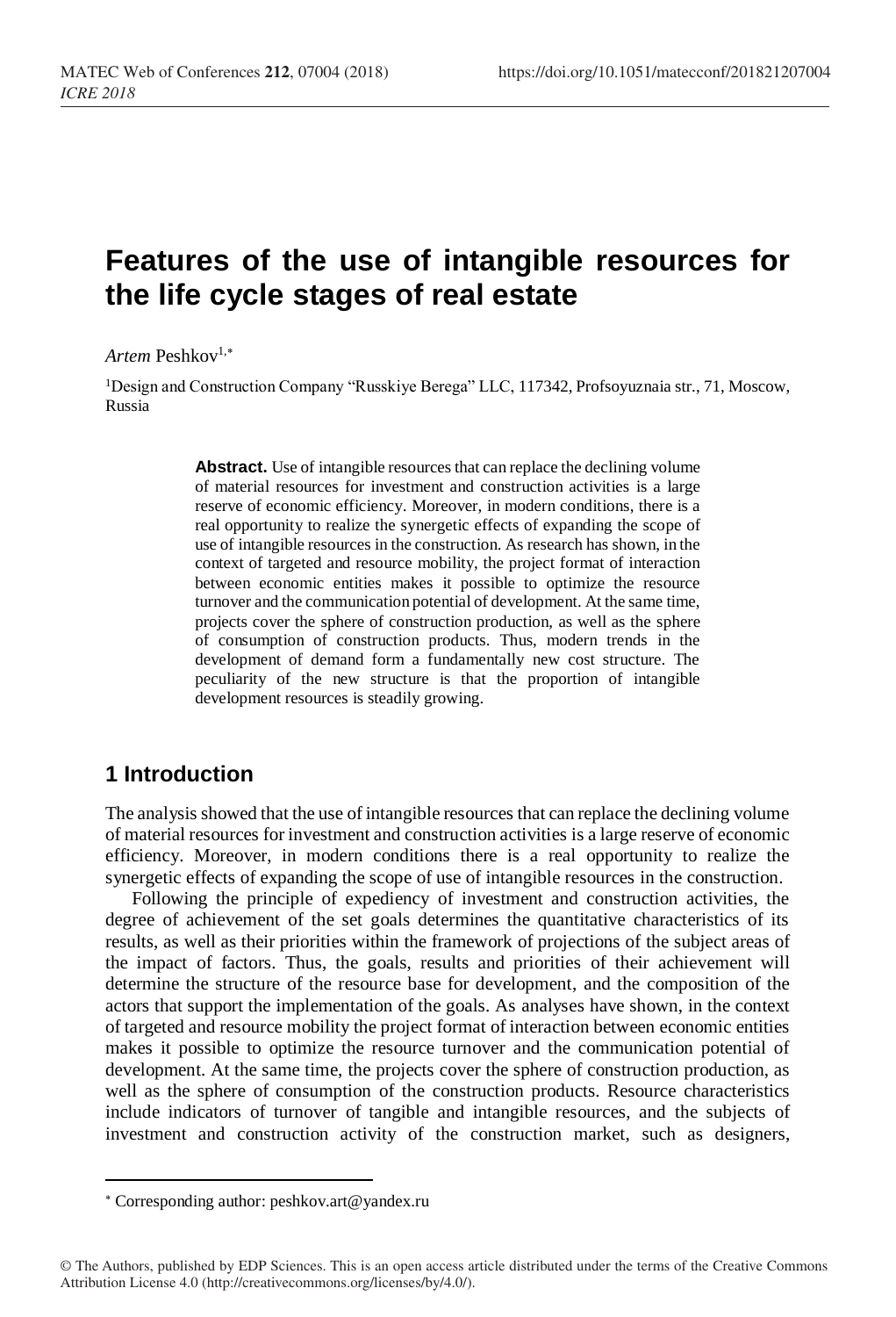contractors, suppliers, as well as enterprises of natural monopolies and public authorities (Figure 1).



**Fig. 1.** Resource turnover of the implementation of investment and construction projects within the factor core.

# **2 Materials and methods**

The resource support of investment and construction activities carried out in the project goaloriented format must clearly correspond to the future functionality and consumer properties of the construction facility. The shape of construction products varies significantly for a variety of reasons, but, perhaps, the main ones, as shown by the analysis of the Irkutsk construction market, are the following:

*for the housing sector of real estate:*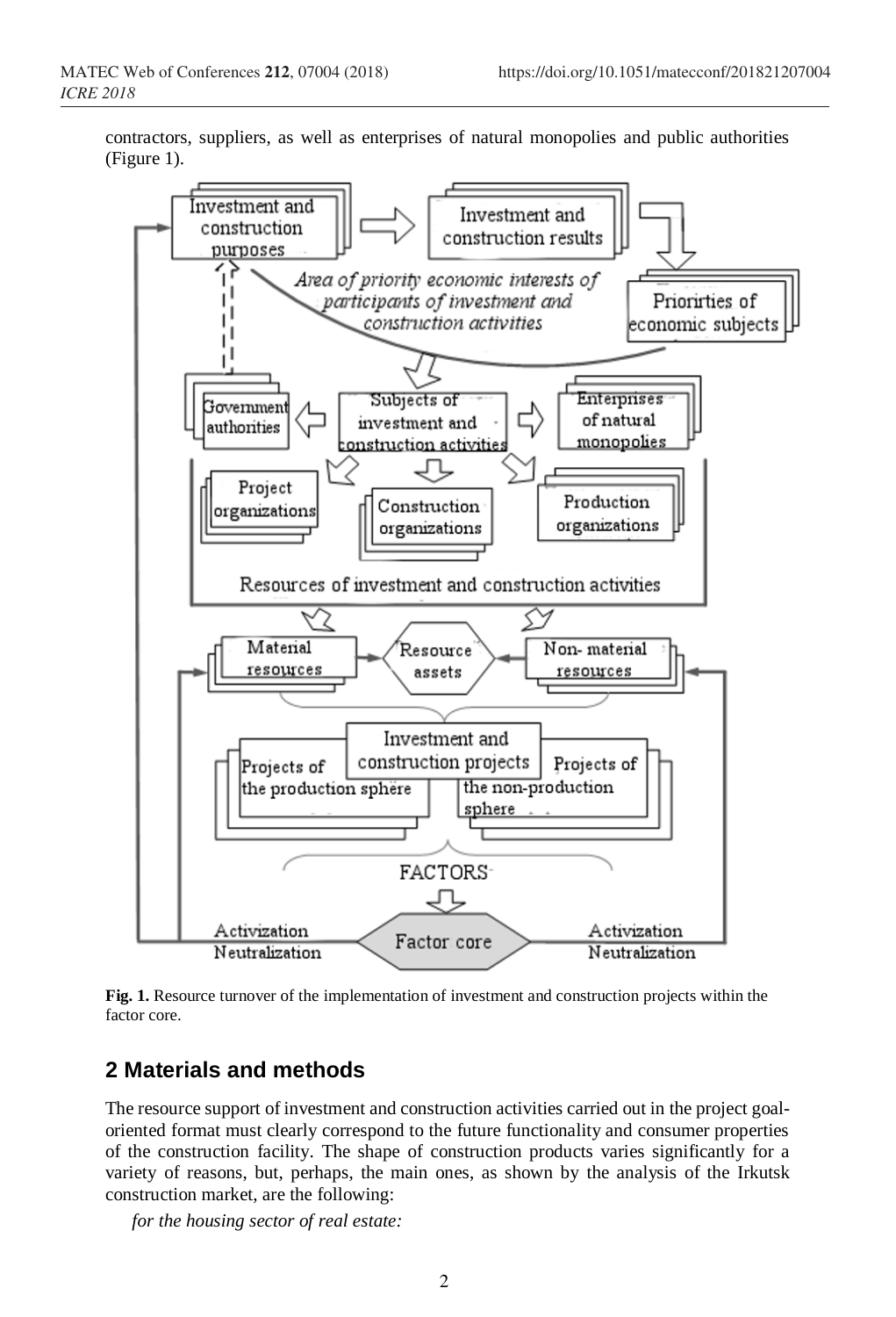1) shift in consumer preferences towards low-rise housing;

2) departure from the large size in favor of functional expediency;

3) preference for minimizing operating costs;

4) complexity and comfort of the development area;

5) presence of the developed public zones;

6) ensuring high liquidity in the future;

7) multifunctionality of residential real estate, etc.

*for commercial real estate:*

1) multifunctionality and functional mobility;

2) resource-saving mode of operation;

3) localization in places of the established and increasing demand;

4) aesthetic appeal;

5) controllability and reconstruction potential, etc.

*for industrial real estate:*

1) functional correspondence;

2) resource-saving mode of operation;

3) localization in the points of optimal resource supply and marketing of products;

4) controllability and reconstruction potential;

5) utilization potential and environmental friendliness, etc.

The study of consumer preferences in relation to all types of real estate without exception shows that with complete absence of alternative security for the construction of buildings and structures, as well as for their operational regimes, despite the increased investment tension (including due to the influence of geopolitical factors), all groups of consumers, including those belonging to the production sphere, underline the efficiency of the real estate operation. Of course, this does not reduce the urgency of saving startup costs for design and construction. The study of the reserves of economic efficiency for all stages of the life cycle of the construction facilities [1] has shown that geo-information technologies (GIT) become the main reserve in the modern development context, which can optimize starting costs for construction, construction processes themselves, and operational costs.

At the same time, the ability of GIT to design and provide cost-effective engineering of facilities at all stages of their life cycle at a qualitatively new level allows saving up to 30% of material costs, as evidenced by a number of expert assessments carried out as experimental verification of models of information modeling of construction [1]. In any case, without modern technical equipment and management by operating parameters using software products in the automatic mode, as well as outside the structured information environment and software, it is impossible to design and manage investment and construction activities, and the sustainable development of the industry is impossible in principle. In addition, innovative development, as a reserve for increasing economic efficiency, requires the turnover of intellectual property rights.

#### **3 Results**

Thus, modern trends in the development of demand create a fundamentally new cost structure. The peculiarity of the new structure is that the share of intangible development resources is steadily growing. At the same time, some studies [1, 2] have shown that the growth rate of expenditures for intangible resources is significantly lower than the growth rate of the effect obtained from their implementation. Herewith, if we distribute the cumulative effect of using intangible resources on the stages of the life cycle of real estate, in current conditions it hypothetically will have different values (Figure 2).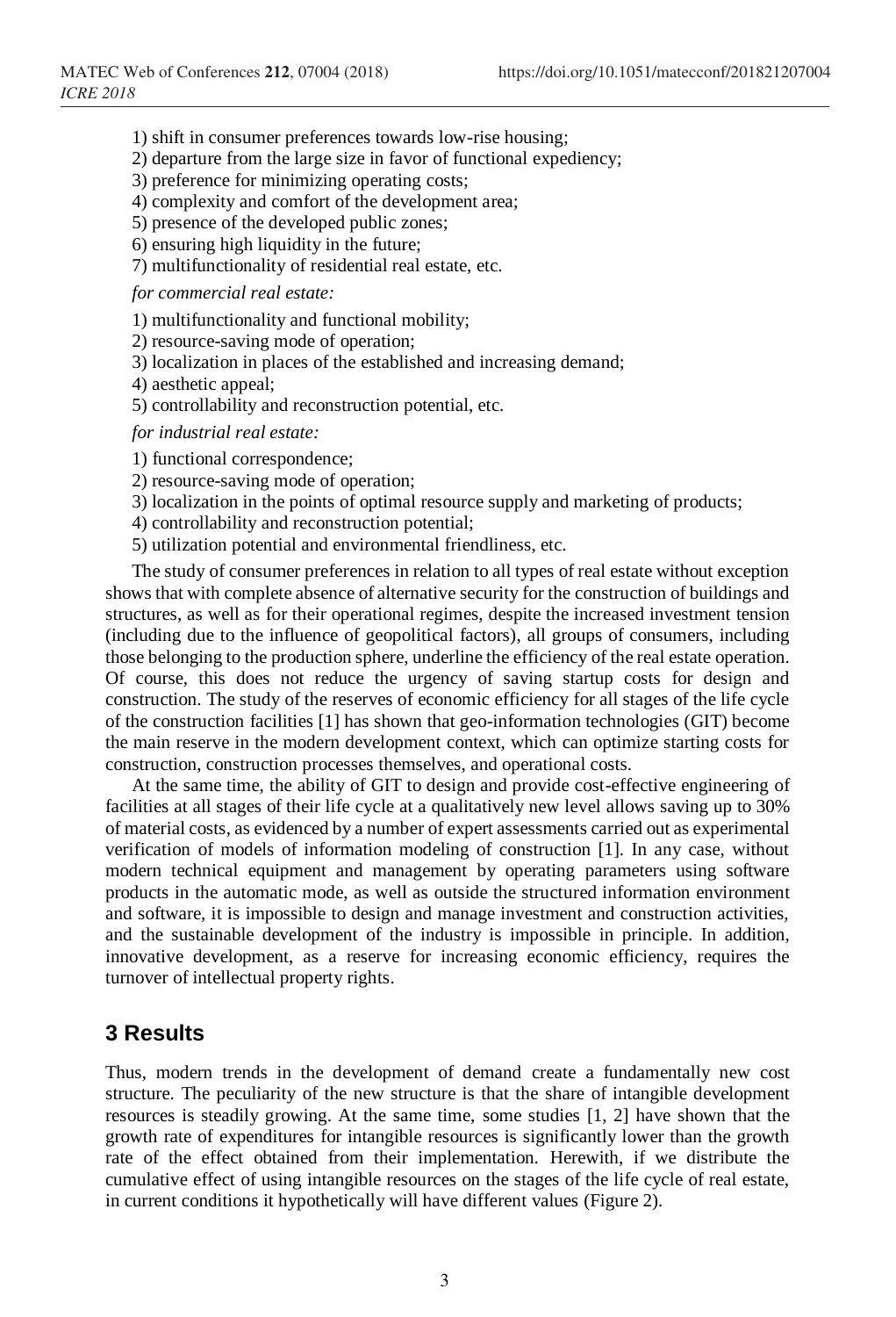

T-time

AEi- effects comparison result by construction object life-cycle stages

Fig. 2. The growth of costs for intangible resources, depending on the stages of the life cycle of the construction facility.

The purpose of indicating the zones of decreasing and increasing effect on the Figure 2 is to show that at different stages of the life cycle of a construction facility, there is a different potential for the use of intangible resources. According to some experts [1], the maximum is at the design stage. For example, the use of geo-information modeling and resource-based construction pricing method allows identifying up to 30% of the cost savings for design and survey work, at the same time creating a much more accurate basis for business planning and other stages of implementation of construction projects. The cumulative effect of the use of intangible resources, Энмр, can be presented as follows:

$$
9_{HMP} = 9_{HMP}^{c1} + 9_{HMP}^{c2} + 9_{HMP}^{c3} + 9_{HMP}^{c4} + 9_{HMP}^{c5} + 9_{HMP}^{c6} + ... + 9_{HMP}
$$
 (1)

In this case, each component of the formula is calculated as:

$$
{}^{c1}_{\text{HMP}} = {}^{1}_{3c1} - {}^{0}_{3c1}
$$
 (2)

Where:

 $3<sup>1</sup>$ <sub>cl</sub> is the cost of designing in conditions of use of intangible resources (for example, geoinformation technologies):

 $3<sup>0</sup>$ <sub>c1</sub> is the costs under the current conditions

Similarly, it can be calculated 
$$
3^{C^2} \text{Bimp, } \dots, 3^{C^N}
$$
 (3)